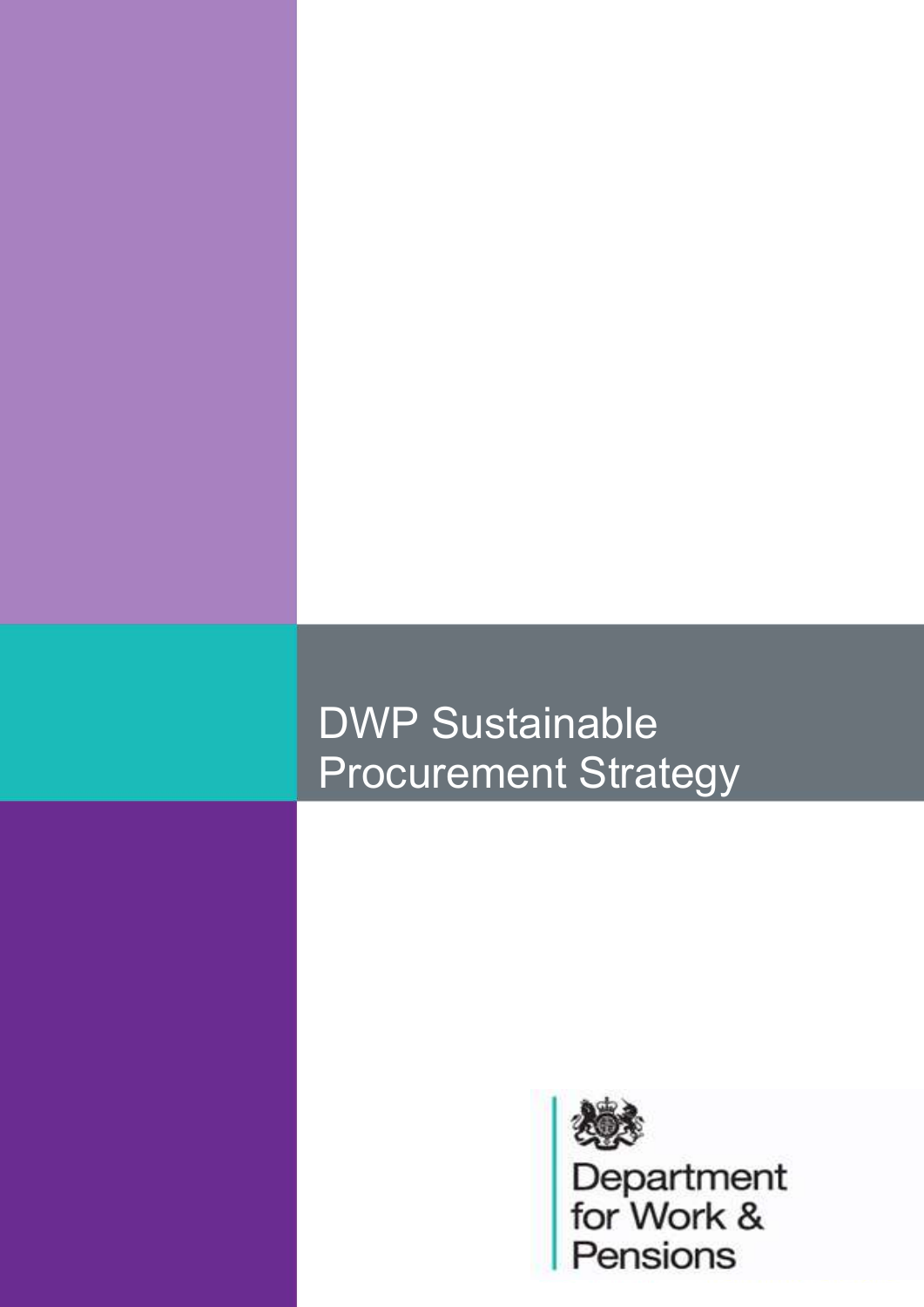# **CONTENTS**

**[DWP Vision](#page-1-0) [DWP Commercial Activity](#page-1-1) [DWP Tools and Guidance](#page-4-0) [DWP Contract Schedules](#page-5-0) [Key Objectives for 2013/14 and beyond](#page-5-1) [Further Information](#page-6-0)**

### <span id="page-1-0"></span>**DWP Vision**

It is the DWP vision to deliver best practice Sustainable Procurement (SP), help deliver the required government outcomes, ensure DWP contracts provide best value for money and that DWP can demonstrate continuous improvement against government sustainable targets.

DWP supports the most vulnerable in society, working to reduce child and pensioner poverty, helping those who can work to do so, and ensuring people with disabilities can play their full part. To support its aims the department seeks to promote economic growth, tackle poverty and social exclusion, and minimise its own environmental impact. These objectives align with and fully support the UK Strategy for Sustainable Development - [Securing the Future.](https://www.gov.uk/government/uploads/system/uploads/attachment_data/file/69412/pb10589-securing-the-future-050307.pdf)

The DWP Sustainable Procurement Strategy is a key driver to ensuring that we specify sustainable goods and services wherever possible, and encourage best sustainable practice throughout our supply chains. If DWP is to fully meet its responsibilities and match the government's commitment and targets for sustainable development then we need to deliver, and we are looking to our suppliers to help us achieve more.

#### <span id="page-1-1"></span>**DWP Commercial Activity**

DWP will embed sustainability considerations throughout all DWP commercial activities with particular focus on the following areas:

#### **Supporting Small and Medium Sized Enterprises (SMEs)**

SMEs are seen as a major cornerstone of the UK economy and the government wants to ensure that they can compete on an equal footing for public sector contracts. There is an aspiration that each department will spend 25% of their total spend (direct and indirect) with SMEs by 2015. From March 2011, all departments must publish a SME Action Plan which sets out how they plan to achieve this.

Read the current [DWP Action Plan](https://www.gov.uk/government/publications/dwp-action-plan-for-small-and-medium-sized-enterprises)

#### **Greening Government Commitments (GGC)**

The [Greening Government Commitments](http://sd.defra.gov.uk/gov/green-government/commitments/) came into force on 1<sup>st</sup> April 2011 and replaced the Sustainable Operations on the Government Estate (SOGE)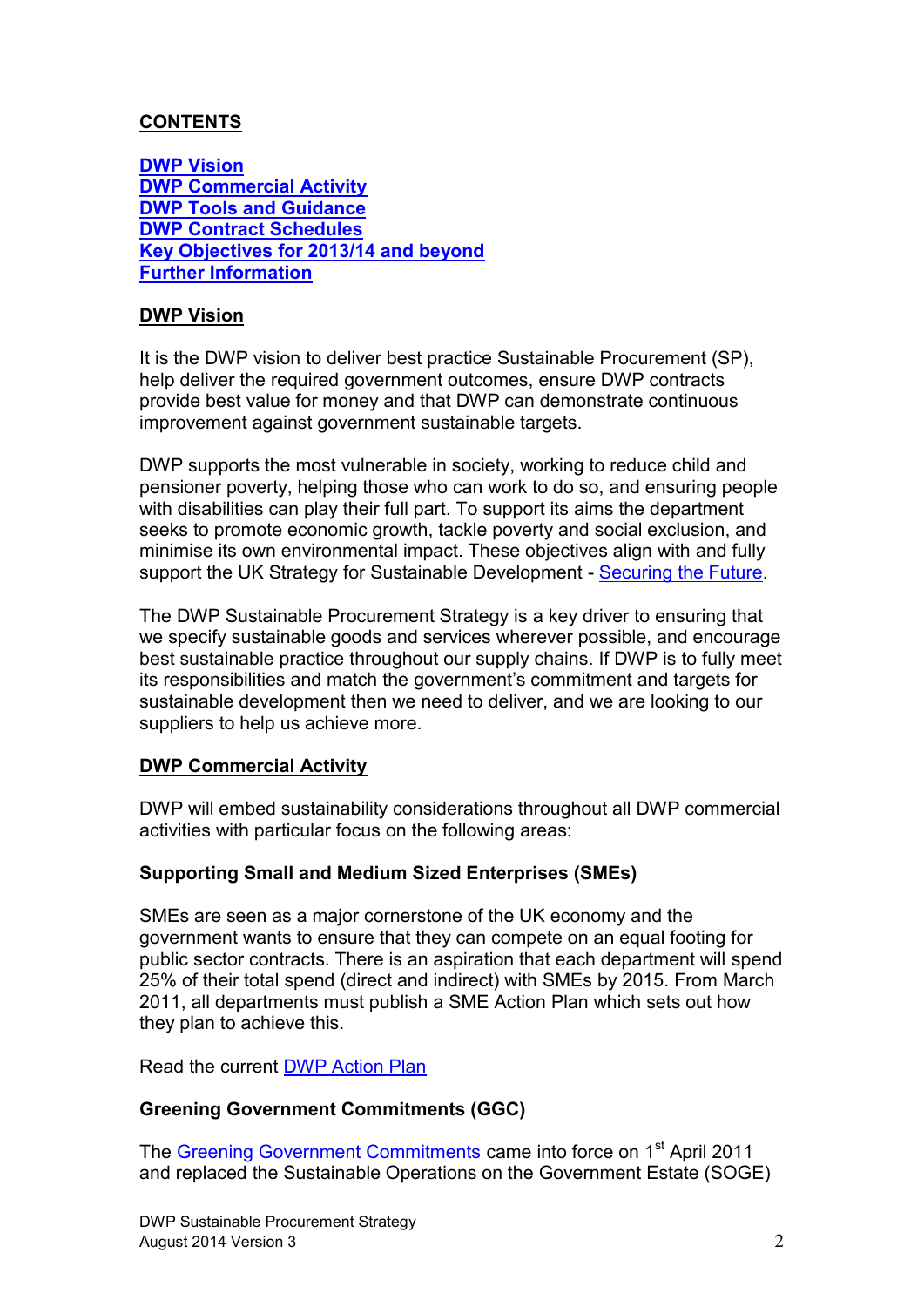targets. These mandatory targets are for central government departments and their agencies to reduce waste, water usage and carbon emissions by 2015. The GGC contains 4 mandatory operations & procurement related targets which are:

1) Reduce greenhouse gas emissions by 25% from a 2009/10 baseline from the whole estate and business related travel;

2) Reduce the amount of waste we generate by 25% from a 2009/10 baseline;

3) Reduce water consumption from a 2009/10 baseline, and report on office water use against best practice benchmarks;

4) Ensure government buys more sustainable and efficient products and engages with suppliers to understand and reduce the impacts of supply chains.

DWP recognise that commercial activities and decisions can have a significant impact on progress made towards all targets which is why potential sustainability impacts will be considered in each procurement exercise and existing contracts that DWP are involved in.

#### **Government Buying Standards (GBS)**

The [Government Buying Standards \(GBS\)](http://sd.defra.gov.uk/advice/public/buying/) (formerly known as 'Buy Sustainable – Quick Wins') are designed to make it easier for government buyers to buy sustainability and are mandatory for central government departments and their agencies. GBS are a set of sustainable specifications for a range of commonly purchased products, such as IT equipment, white goods, paper etc.

The GBS are comprised of both a set of mandatory minimum standards (set at the market average level) and best practice specifications. The best practice specifications are more stretching than the mandatory minimum and are voluntary for those departments that wish to purchase the "best in class" products in certain areas. GBS are recognised across government as an important tool in delivering sustainable procurement and progress towards the Greening Government Commitment targets.

DWP will aim to meet the best practice specifications wherever possible given our position as a recognised leader in sustainability in government.

DWP are represented on the sustainable procurement product board by commercial policy. This group develop and agree future GBS in consultation with other procurement professionals, industry experts and suppliers. The policy team will co-ordinate any consultation within DWP involving the relevant DWP category teams and suppliers and co-ordinating a formal response on behalf of the department.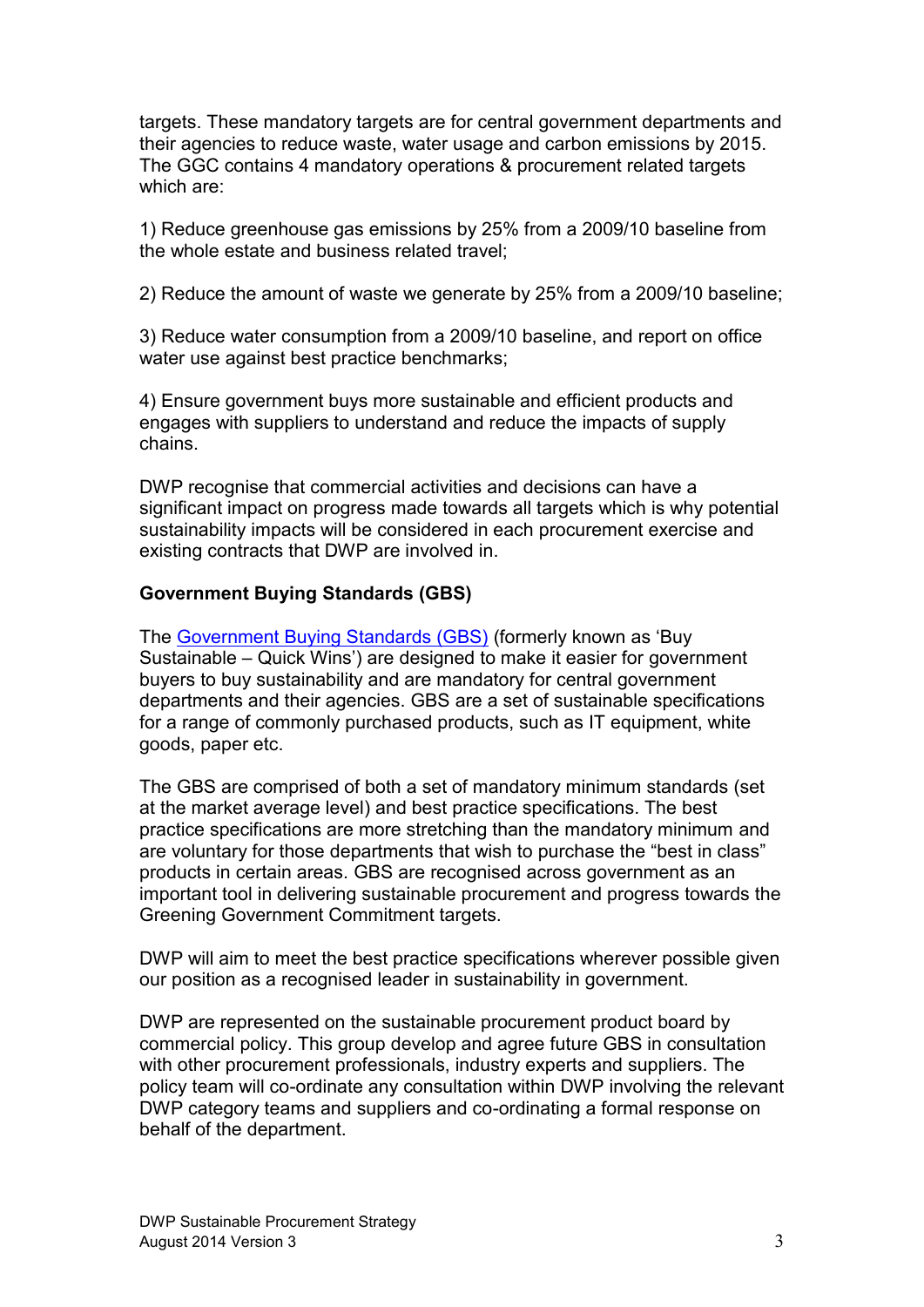Each year DWP will feed back to DEFRA regarding the compliance levels in the department regarding the both the minimum and best practice standards.

# **UK Government Timber Procurement Policy**

The [UK Government Timber Procurement Policy](http://www.cpet.org.uk/uk-government-timber-procurement-policy) requires that all timber and wood-derived products procured by central government and their arms length bodies must be from only:

- Independently verifiable legal and sustainable sources OR;
- Forest Law Enforcement, Governance and Trade (FLEGT) licensed timber or equivalent sources.

Along with our suppliers, DWP are committed in ensuring that the procurement of any timber derived products will comply with this legislation.

# **The Equality Act 2010**

The first stage of the [Equality Act 2010](http://www.legislation.gov.uk/ukpga/2010/15/contents) came into force on the 1<sup>st</sup> October 2010. This replaces previous anti discrimination laws with a single act and simplifies the law removing inconsistencies and making it easier for people to understand and comply with.

The remainder of the Act, the [Public Sector Equality Duty,](http://www.legislation.gov.uk/ukpga/2010/15/section/149) commenced on the 5<sup>th</sup> April 2011 and is a duty on public bodies and others carrying out public functions and will embed equality considerations into the day to day work of public authorities.

The Public Sector Equality Duty consists of a general duty with 3 main aims:

- 1. Eliminate discrimination, harassment, victimisation and any other conduct that is prohibited by or under the Act
- 2. Advance equality of opportunity between persons who share a relevant protected characteristic and persons who do not share it
- 3. Foster good relations between persons who share a relevant protected characteristic and persons who do not share it

Public procurement is classed as a public function under the general duty – this means that DWP will consider all aspects of equality in their tendering processess in order to comply with legislation.

# **The Public Services Social Value Act (2012)**

The [Act](http://www.legislation.gov.uk/ukpga/2012/3/enacted) places a requirement on the Authority to consider the economic, environmental and social benefits of their approach at the pre-procurement stage of the procurement process as this is where social value can be impacted to greatest effect.

A DWP Policy has been developed which incorporates the principles of the new Act which reaffirms the department's commitment to meeting government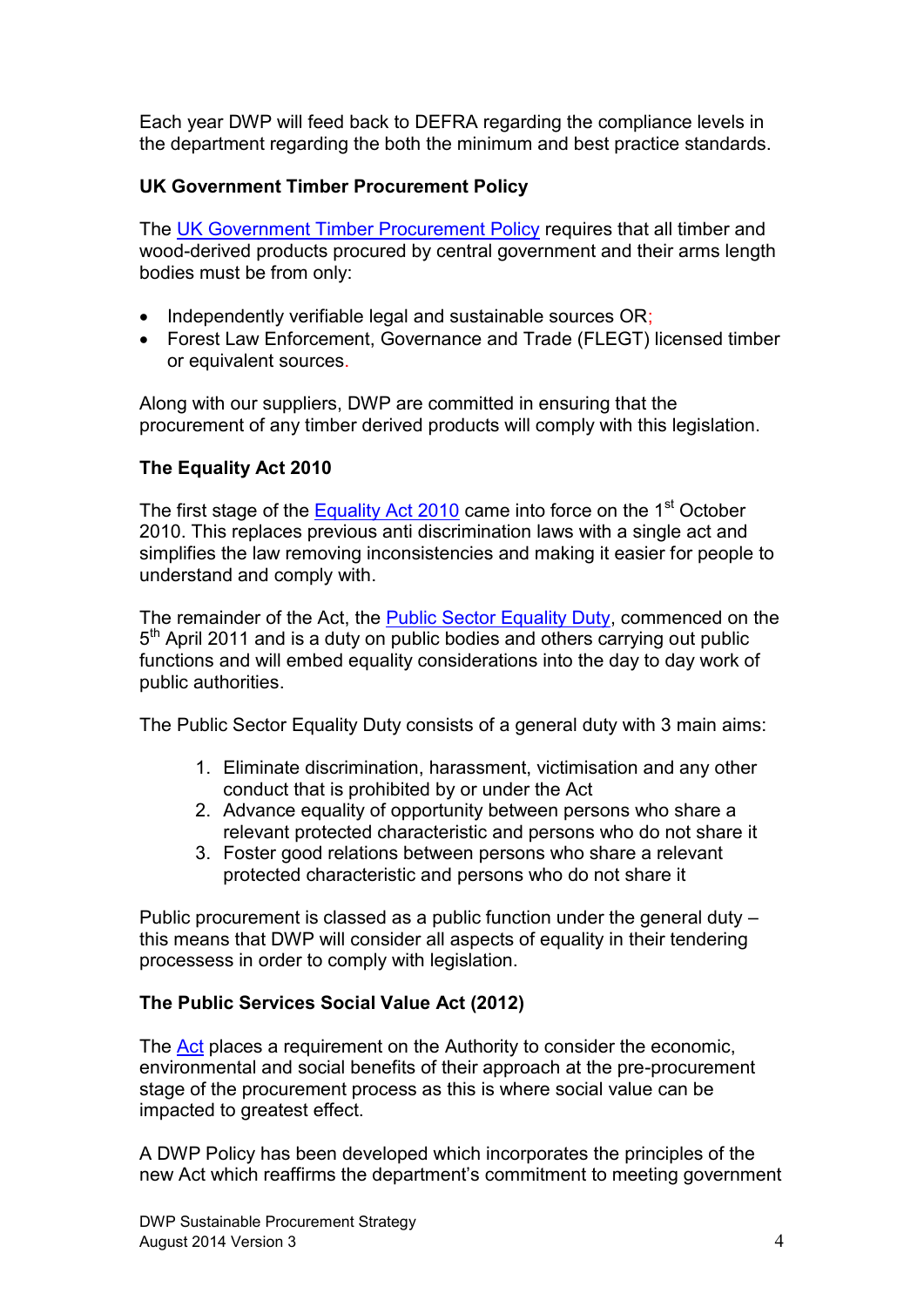policy to mainstream social, economic and environmental sustainability across everything from core policy to operations and procurement. This includes embedding sustainability through supporting the SME and Diversity and Equality agendas which are at the heart of the Social Value Act.

# <span id="page-4-0"></span>**DWP Tools & Guidance**

DWP have developed a number of aids over the years to help commercial staff and current and prospective suppliers to understand why sustainability is so important to us. We have also built a number of sustainability requirements into our tender documentation.

#### **Sustainable Procurement Risk Assessment Methodology (SPRAM)**

It is departmental policy that sustainable goods and services are specified wherever possible and that sustainability aspects are considered at the earliest possible stage in procurement. DWP have developed a risk assessment process to aid commercial staff in meeting their sustainable obligations and this is a mandatory tool to be used in all tendering exercises. To be used to its full advantage SPRAM must be carried out at the earliest opportunity in the tender process, ideally when identifying the need and prior to drafting the specification. It allows for consideration and mitigation of potential environmental, economic and social risks associated with a contract. SPRAM must also be completed when significantly varying or extending a contract and throughout contract management. To emphasise its importance SPRAM needs to be signed off by the senior officer in charge of the procurement exercise/existing contract.

SPRAM ensures all initiatives covered in this strategy (SME agenda, Greening Government Commitments, Government Buying Standards, etc) are considered during completion of the risk assessment.

# **DWP Sustainable Procurement Awareness Sheet**

The Sustainable Procurement Risk Assessment Sheet has been developed for all existing and potential suppliers, informing them of our vision and targets for sustainable procurement and what we expect from those we work with. It is issued with Invitation to Tender documents during procurement exercises and sent to existing suppliers via contract managers.

#### **SP information Pack**

All commercial staff has access to this guidance document on the departmental approach to sustainable procurement.

#### **Diversity and Equality – Guidance for Contractors**

To assist contractors in responding to DWP requirements around D&E a guidance document covering all aspects of the requirements is sent out as part of contract documentation.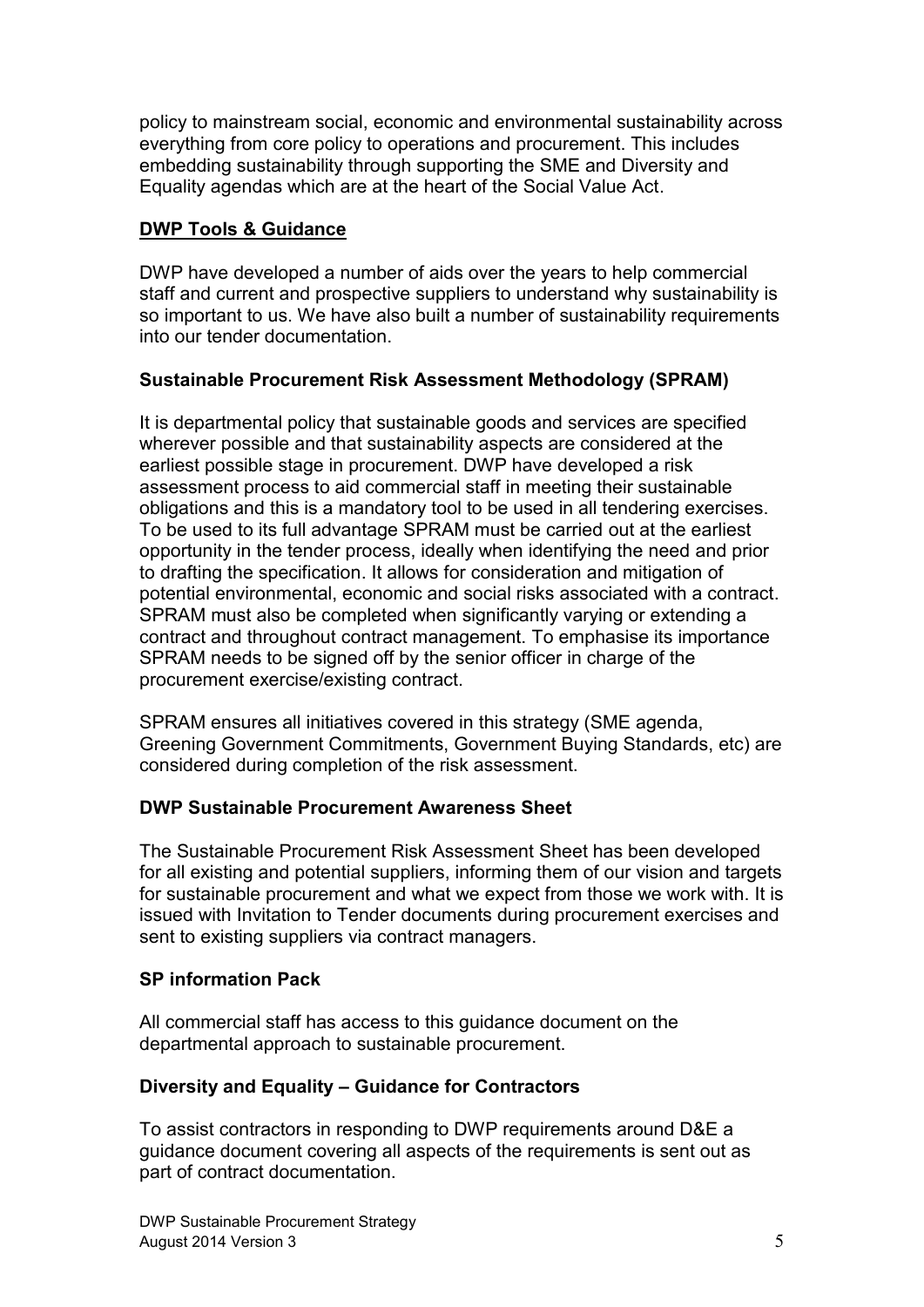## <span id="page-5-0"></span>**DWP Contract performance conditions – contract schedules**

Commercial Policy has introduced a number of contract schedules to assist DWP in delivering the sustainable procurement agenda. These schedules are now mandatory in all new contracts over 12 months above £10k. Details of the schedules and their requirements are as follows: -

#### *Sustainable Development Requirements Schedule* –

Suppliers are required to produce a contract specific Sustainable Development Policy and an Action Plan within 6 months of contract start date and update annually thereafter. Any issues with compliance are dealt with using standard contract management procedures.

#### *Diversity and Equality Requirements Schedule* –

Suppliers are required to produce a contract specific Diversity & Equality Delivery Plan within 6 months of contract start date and update on an annual basis. They must also provide data relating to the make up of their work force in terms of gender, disability and ethnicity. Any issues with compliance are dealt with using standard contract management procedures.

#### *Apprenticeships and Skills Requirements Schedule* –

Suppliers are required to produce a contract specific Apprenticeship & Skills Report within 6 months of contract start date and then on an annual basis. Any issues with compliance are dealt with using standard contract management procedures.

## <span id="page-5-1"></span>**Key Objectives for 2013/14 and beyond**

Continue to engage with public sector SP groups (DEFRA), Government Equalities Office, Equality & Human Rights Commission, Other Government Departments, European Social Fund and CIPS.

Work with our colleagues in the Sustainability and Climate Change team with regards those subjects that impact both areas.

Continue to support commercial activity and category management to improve value for money as a result of demand management and whole life costing.

Increase our contribution to government policies and departmental objectives in areas such as SMEs, apprenticeships and GBS.

Develop a method of data collection (either internally or by external means) for understanding and measuring the impacts of DWP suppliers and their supply chains.